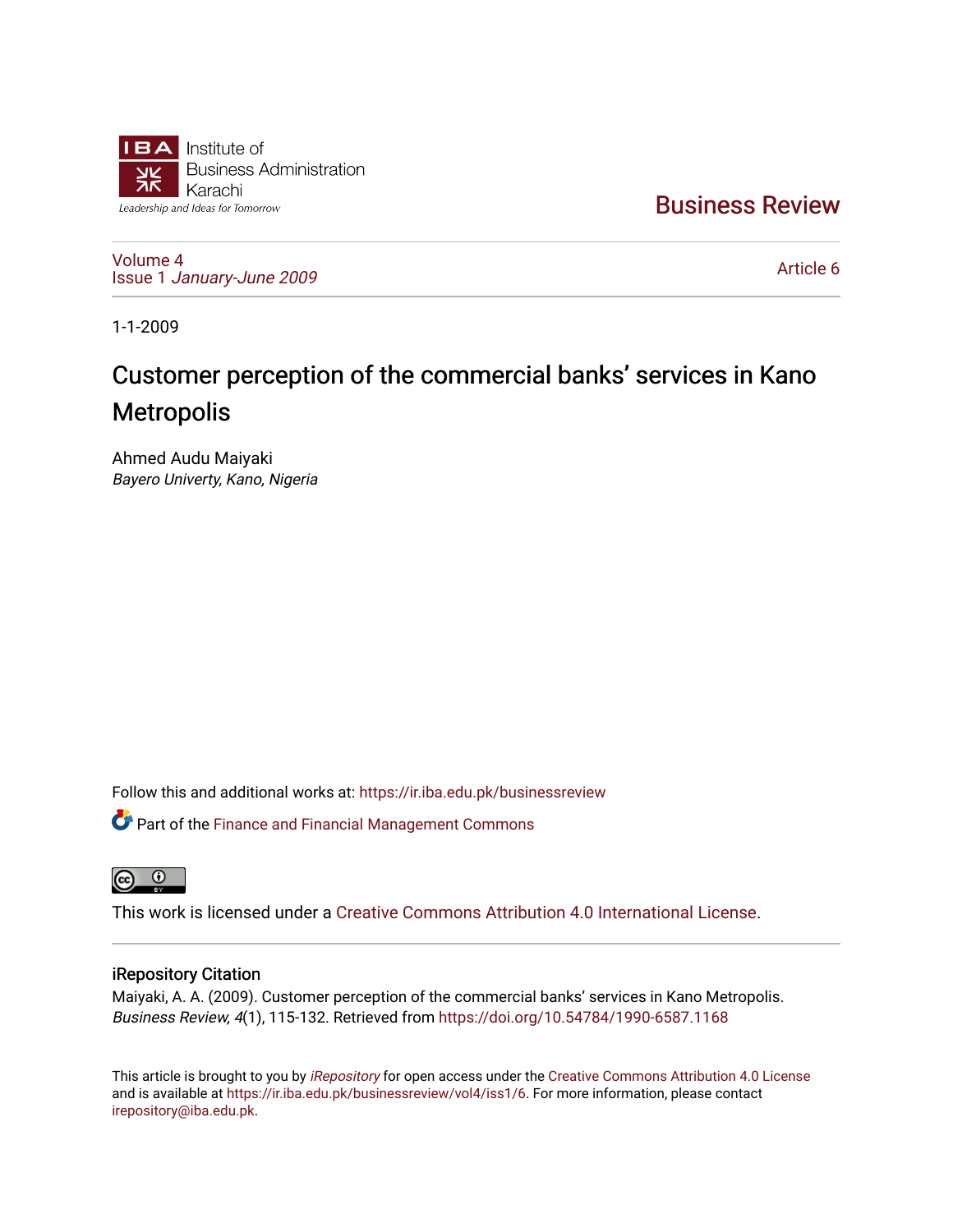## **ARTICLE**

## **Customer Perception of the Commercial Banks' Services in Kano Metropolis**

#### **Ahmed Audu Maiyaki**

Bayero Univerty, Kano, Nigeria

#### **1.1 INTRODUCTION**

It is a general belief that business is changing and will continue to change the way we work and live in the twenty- first century. For instance, technology shrinks time and space, customers can be anywhere in the globe and they can transact business at anytime of the day. The business environment in the present time is practically undergoing a major revolution in the way customers buy, shop, and decide to come back or to take their business elsewhere. Companies are increasingly realising that the balance of power is shifting from sellers to buyers. The customers need exactly what they want, at the right time and place they want it, with a high specification and at the lowest possible price. In addition, businesses must make customers feel special or else they will take their money to another business that can provide all what customers want (LeBoeuf, 1987).

All these developments are as a result of the fact that, today's customer is better educated and better informed, and has more choices than ever before. In the global business, geographic distance between buyers and sellers is irrelevant.

The service industry is growing and dominating world economy. According to UK office of statistics, the service industry can be categorised into financial, transport, retail and personal service (Jick, 1999). The service sector comprises a wide range of companies including banks and insurance companies. Now that the service sector employs more and more people, there has been compelling interest in services in many parts of the world and in different functional areas.

Nigerian commercial banks had been sleeping with respect to delivering excellent customer service until the advent of the so called 'new generation' banks in the early 1990s. One interesting thing is that, the coming up of the 'new generation' banks in the early 1990s, revolutionized the banking sector. Prior to this period, there was not much competition among the banks, and consequently, the customer service was very poor. The situation was so bad, to the extent that customers going to the bank either to deposit or withdraw their money would waste that day on the queue. The arm- chair banking was the order of the day; whether banks' staff look for customers or not, they would come naturally. However, with the emergence of the 'new generation' banks, the trend of competition and customer service has changed entirely. The slogan 'customer is a king' became popular in the banking industry.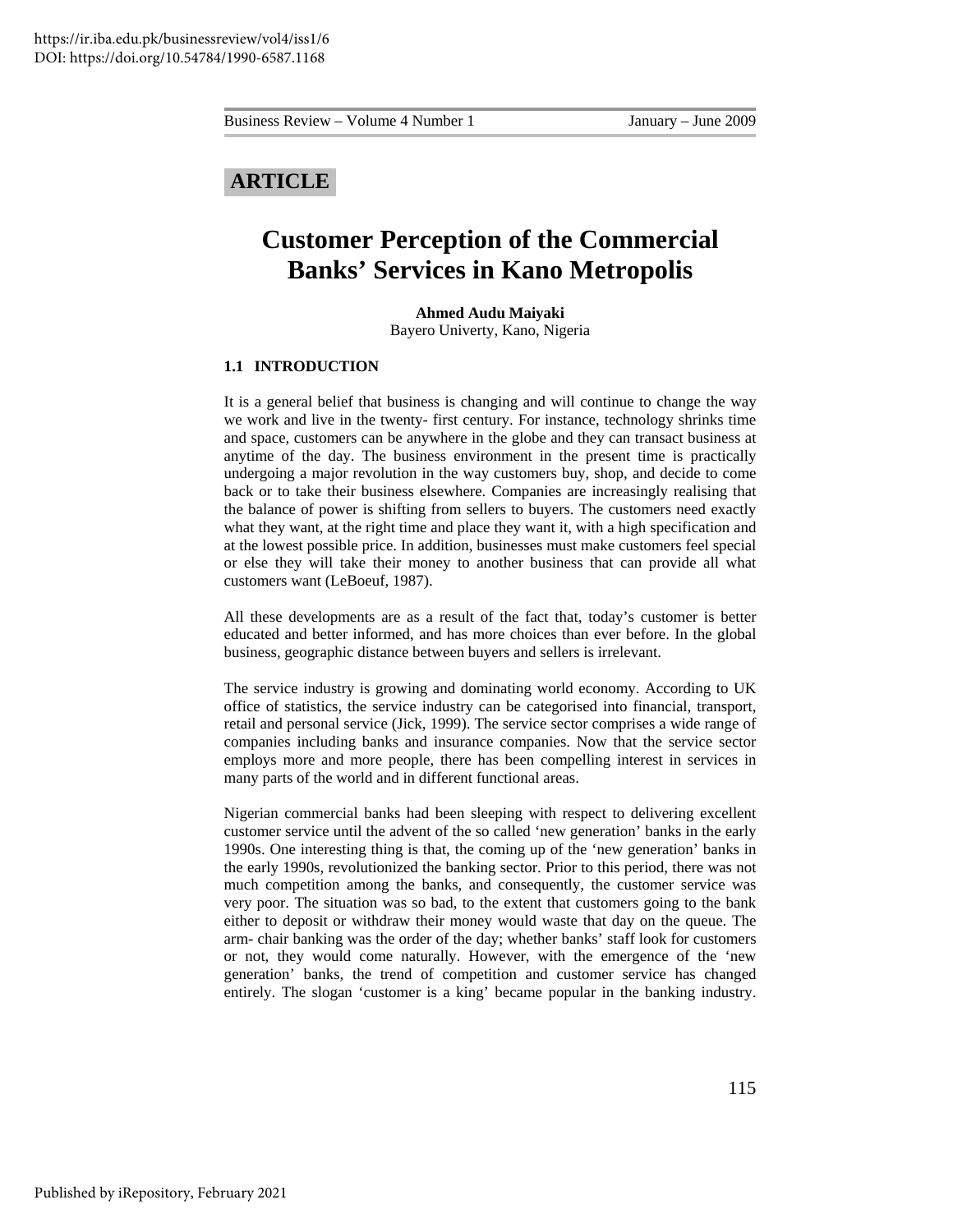Marketing departments and customer service units were created in almost all the banks. Arm-chair banking became out-dated, as banks were seen all around on the streets running after customers. According to Idowu et al (2002), the increased demand for customer deposits resulted due to the fact that Nigerian banks, especially the new generation banks, have realized the imperative of good and prompt customer service. Proximity to the bank is no longer the issue: safety and the level of service (with regard to quality, speed and efficiency) has become the major imperative. Customer service is the key-word in this highly competitive environment. The only way to win and keep customers in this new millennium is to give them the most value for their money as they perceived it. Quality and a competitive price no longer guarantees success, it is merely a ticket to enter the race. Delivering superior service gives a business the winner's edge.

Few would argue against the importance of customer satisfaction being essential for customer loyalty within banking industry. However, to achieve customer satisfaction, a superior level of customer service and customer orientation is required (Bick et al, 2004). In addition, delivering offerings which comprise a competitive bundle of benefits or value to the customer is seen as crucial to an organization's ability to compete effectively in a particular market (Devlin, 2000). In their study, Bick et al (2004) found that a major difference existed between customer perceptions of the services they were receiving from their banks and their expectations of those services in South Africa.

The purpose of this paper is to examine the perceptions of banks' customers regarding services delivered by commercial banks in Kano metropolis. Hence, the following research questions were raised with the hope of answering them at the end of the study:

- RQ 1 How is the service delivered by commercial banks is perceived by
- their customers and does it meet the expectation of their customers?
- RQ 2 Is there an inverse correlation between the need of the customers for direct contact and improved electronic banking?
- RQ 3 Is there a perception that a particular commercial bank is delivering more value/service than the other banks?

#### **2.1 RESEARCH METHODOLOGY**

Descriptive survey design is adopted for this study because there is no need to control the variables in the research. Although preliminary interviews with the target respondents were not conducted; but only served them with structured questionnaires which made the bulk of the research quantitative, and concentrated on information from banking customers.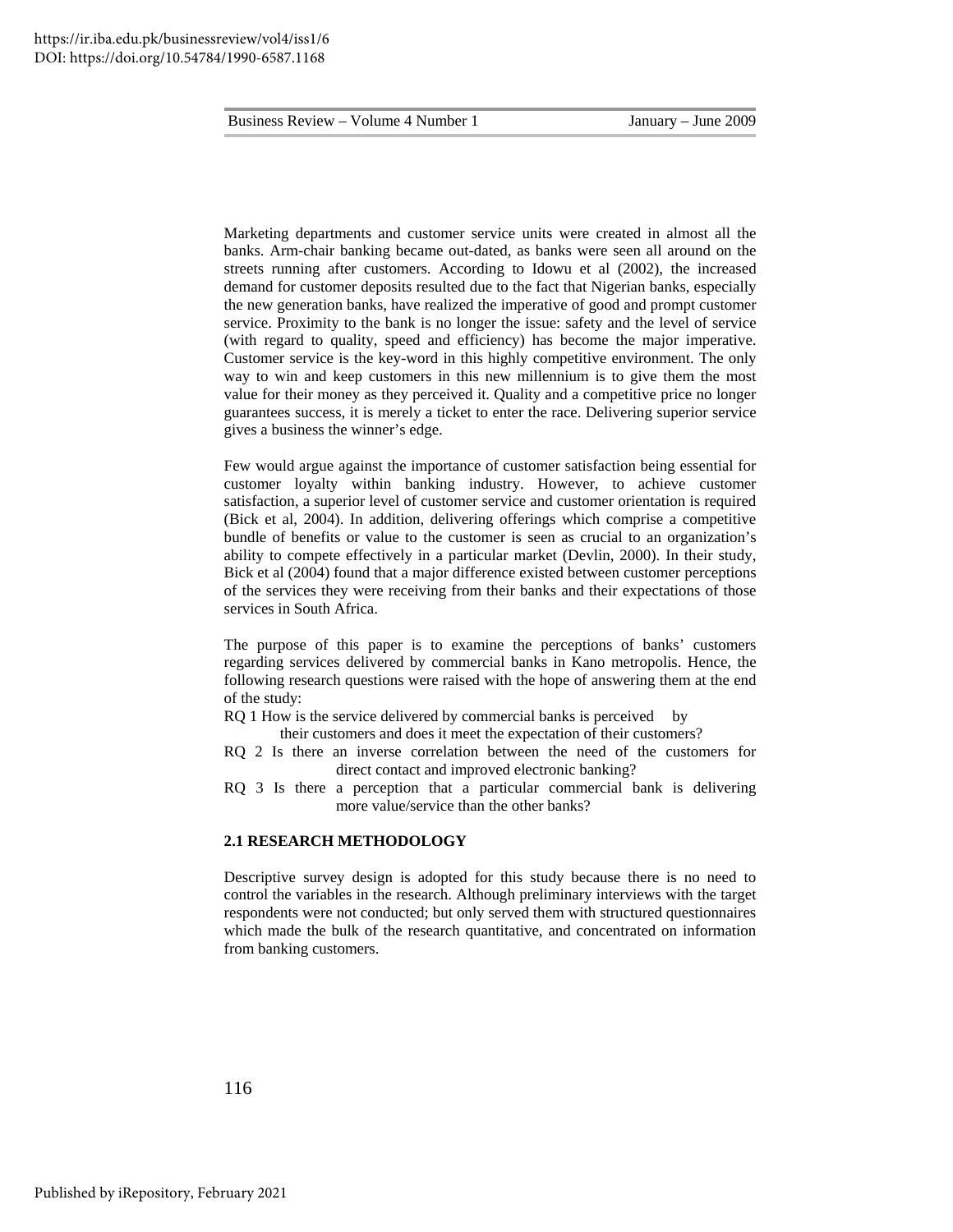#### **2.1.1 POPULATION AND SAMPLE**

The population of the study comprises of all the customers of commercial banks who reside in Kano metropolis. The population constitutes working professionals and students that are active customers of these banks. These are people who would normally patronize the retail and personalized banking services in Kano. A convenience sampling technique was used. Those who completed and returned the questionnaire comprise the sample of the study. Out of the 200 questionnaires distributed, 115 were duly completed and returned.

#### **2.1.2 RESEARCH INSTRUMENT**

In order to test the perceptions and expectations of banks customers within the framework of the value disciplines, a questionnaire with four sections was designed. Section A captured demographic information for the purpose of describing the sample. Section B was designed to measure customer perceptions of the value being delivered by their banks, and to measure whether or not they were willing to forego direct personal contact for the benefit of improved electronic banking. Section C was designed to measure customer expectations of the value delivered by commercial banks. Section D was designed to measure the extent to which commercial banking customers approve or disapprove marketing promises.

#### **2.1.3 DATA ANALYSIS**

A total of 115 questionnaires were completed and returned. This represented a response rate of 57.5%. An additional five questionnaires were received from customers of first inland Bank, and two from customers of Zenith after the cut-off date. These were not included in the sample. The data from the completed questionnaires were analysed using descriptive statistics specifically using simple percentages and tables.

#### **3.1 LITERATURE REVIEW**

#### **3.1.2 INTRODUCTION**

This part presents a review of existing literature related to the study. In view of the nature of the research topic, the review centers on: customer value; customer perception and customer satisfaction.

#### **3.1.3 CUSTOMER VALUE**

In this section of the paper, relevant materials have been synthesized and reviewed. Customer value is created when the perception of benefits received from a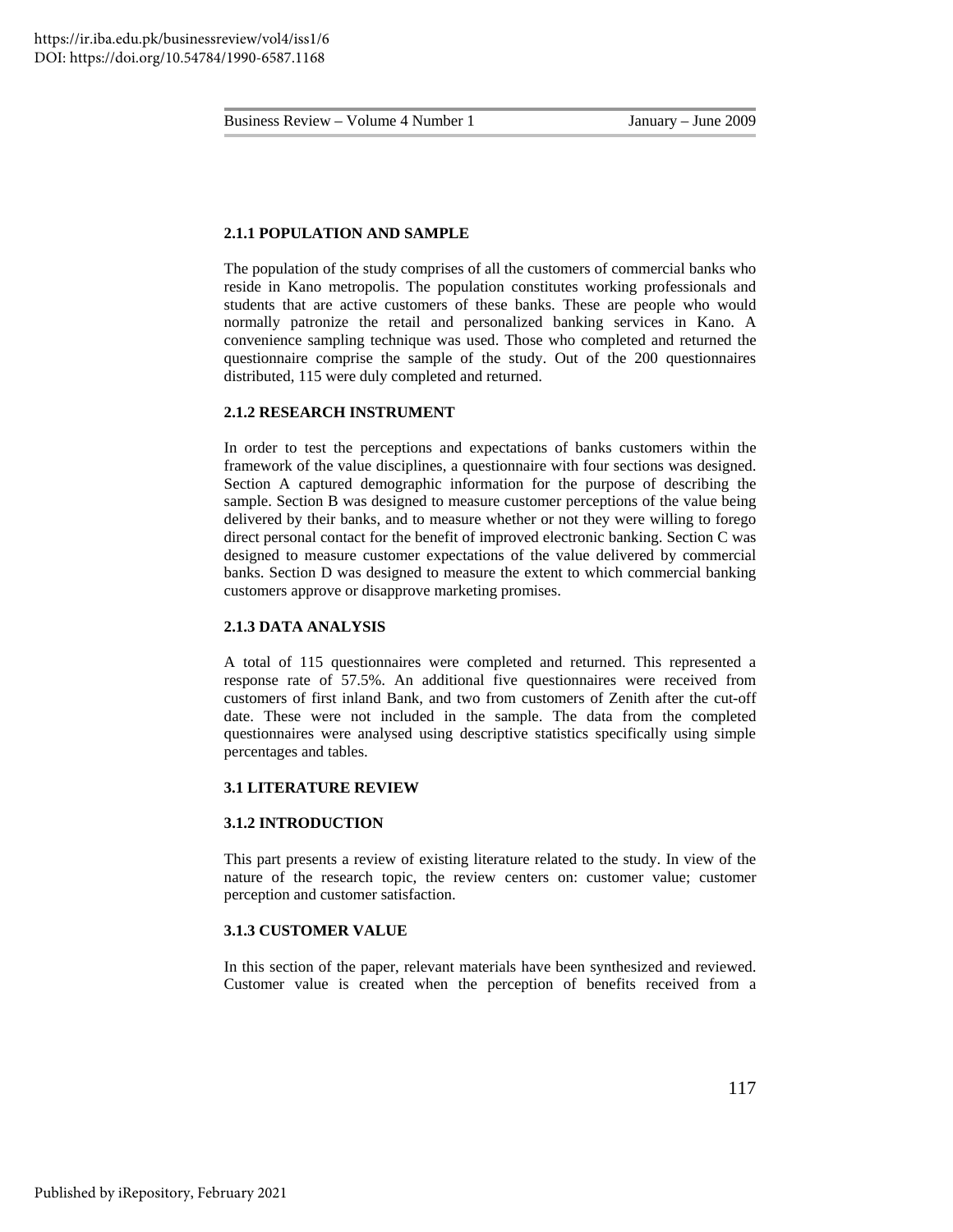transaction exceed the costs of ownership (Christopher, 1996). This can be presented thus:

Customer value  $=$  <u>Perception of benefits</u> Total cost of ownership

The marketing task is to find ways to enhance customer value by improving the perceived benefits and/or reducing the total cost of ownership. Both the numerator and the denominator of this ratio should be measured relative to competitive offers. Total cost of ownership rather than price is used here because, in most transactions, there will be costs other than price involved. In business  $-$  to  $-$  business markets, as buyers become more sophisticated, the total cost of ownership can be a critical element in the purchase decision (Ellram, 1993).

The concept of customer value is of equal importance in consumer marketing as it is in business – to – business environments. Again, according to Christopher (1996), to deliver superior customer value, the marketer must clearly define and communicate a 'value proposition', which is recognized by the target market as a better proposition than that presented by the competitors. It should also be recognized that in most markets there will be different value segments but that to be successful in any one of them, the customer value ratio must be seen to be superior to competitive offers.

#### **3.1.4 CUSTOMER PERCEPTION**

Schiffman and Kanuk (2004: 158) defined perception as the process by which an individual selects, organizes, and interprets stimuli into a meaningful and coherent picture of the world. In the other words, perception could be described as 'how people see the world around them'. Two individuals may be exposed to the same stimuli under the same apparent conditions, but how each person recognizes, selects, organizes, and interprets these stimuli is a highly individual process based on each persons needs, values, and expectations. Hence, customers interpret what they hear or see in many unique ways (LeBoeuf, 1988; Daffy, 2001). What one customer views as delightful could be seen as just average by another. Every consumer has a worldview that is already formed and which affects the product you want to sell.

According to Godin (2005), marketer should not try to change someone's worldview. Do not try to use facts to prove your case and insist they change their biases. Instead, identify a population with a certain worldview and frame a marketing communication in terms of that worldview.

Perception has a strategic implication for marketers; this is because customers make decisions based on what they perceive rather than on the basis of objective reality. Just as individuals have perceived images of themselves, they also have perceived images of products and brands. The perceived image of a product or service is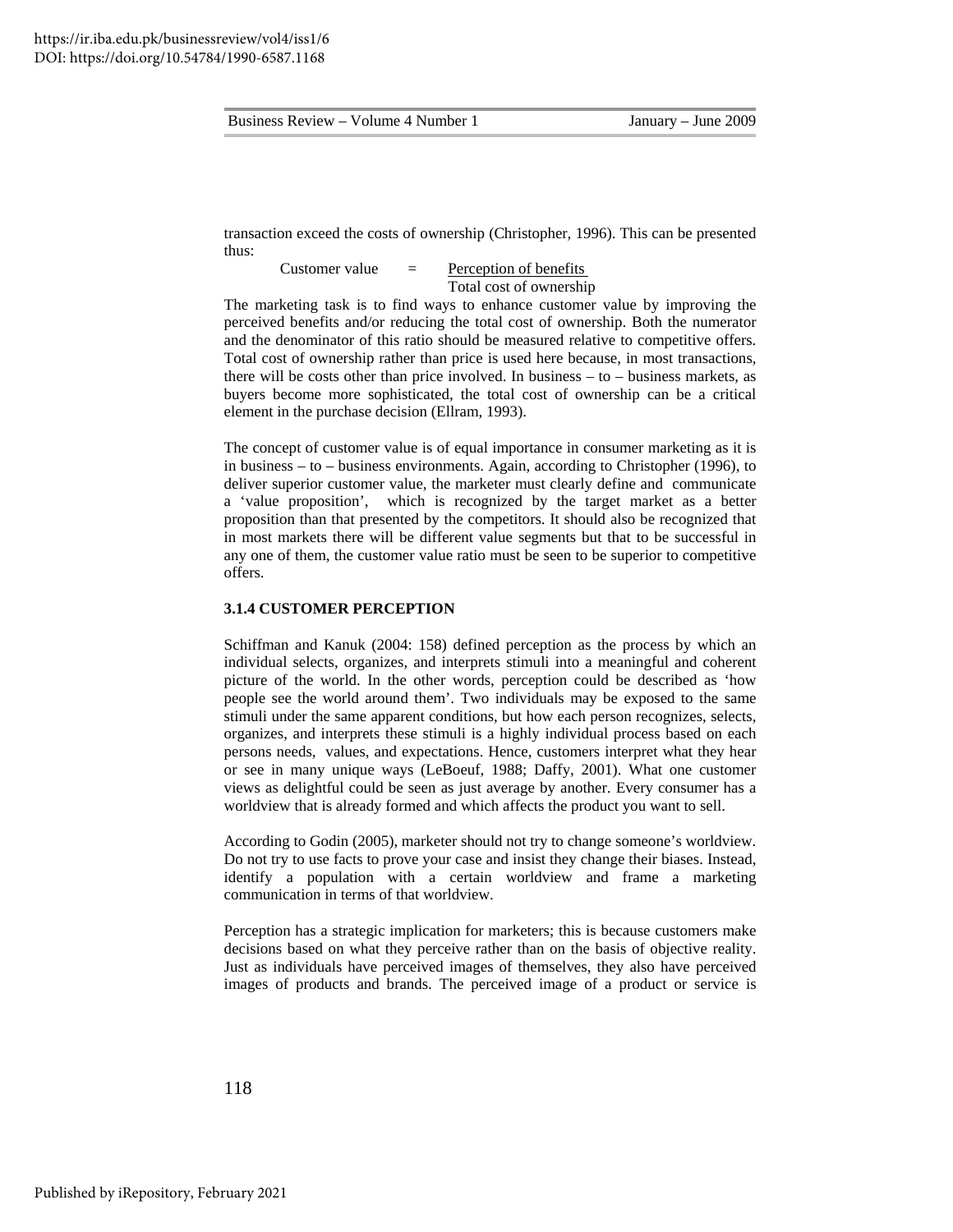probably more important than its actual physical characteristics (Schiffman and Kanuk, 2004). Products or services that are perceived favourably have a much better chance of being purchased than products or services with unclear or unfavourable image. It is very important for businesses to know their customers very closely for this will enable them to deliver the most desired products and/or services to the customers. The reason why customers patronize is logical from their point of view. Consequently, understanding customers derives from this fundamental premise. Everybody is unique, as they have individual pressures and criteria for making a purchase decisions (Fox, undated). Customer perceptions of service are determined by reliability, responsiveness, assurance, empathy, and tangibles, plus "intangible feel"; hence they should be properly managed (Daffy, 2001 and Piercy, 1995).

In view of the above; banks' customers for instance, perceive the quality of services they receive differently. However, it should be noted that it is more difficult for consumers to evaluate the quality of services than the quality of products. This is because of certain distinctive features that are inherent in services: intangibility; variability; perishability and inseparability. To overcome the difficulty that consumers normally face in comparing competing services side  $-$  by  $-$  side as they do with competing products, consumers rely on surrogate cues (i.e. extrinsic cues) to evaluate service quality.

#### **3.1.5 CUSTOMER SATISFACTION**

Satisfaction is a person's feelings of pleasure as a result of comparing a product perceived outcome in relation to his or her expectations. Consequently, if the performance exceeds the expectation, the customer is delighted. If the outcome equals the expectation, the customer is satisfied. But if the product performance falls bellow the expectation, then the customer is dissatisfied (Kotler and Keller, 2006:144)

Customer satisfaction is very important in shaping the customer perception favourably towards offerings, and in fact, is central to organisations' objectives. General management gurus – One of the earliest of the modern management gurus was, and is, Peter Drucker, who was writing nearly 40 years ago about the central purpose of the business being to "create a customer" (Drucker, 1958 in Piercy, 1995). In the same vein, the pursuit of excellence – perhaps the most widely-read management books of all time were "In Search of Excellence" and "Passion for Excellence", where lessons from what were believed to be the most "excellent" and "successful" companies in the world were associated with principles such as "getting close to the customer", and using measured customer satisfaction as a management tool (Piercy, 1995).

With commercial banking, the competitiveness of the providers' offerings can be expected to affect a customer's overall satisfaction and ongoing patronage. Research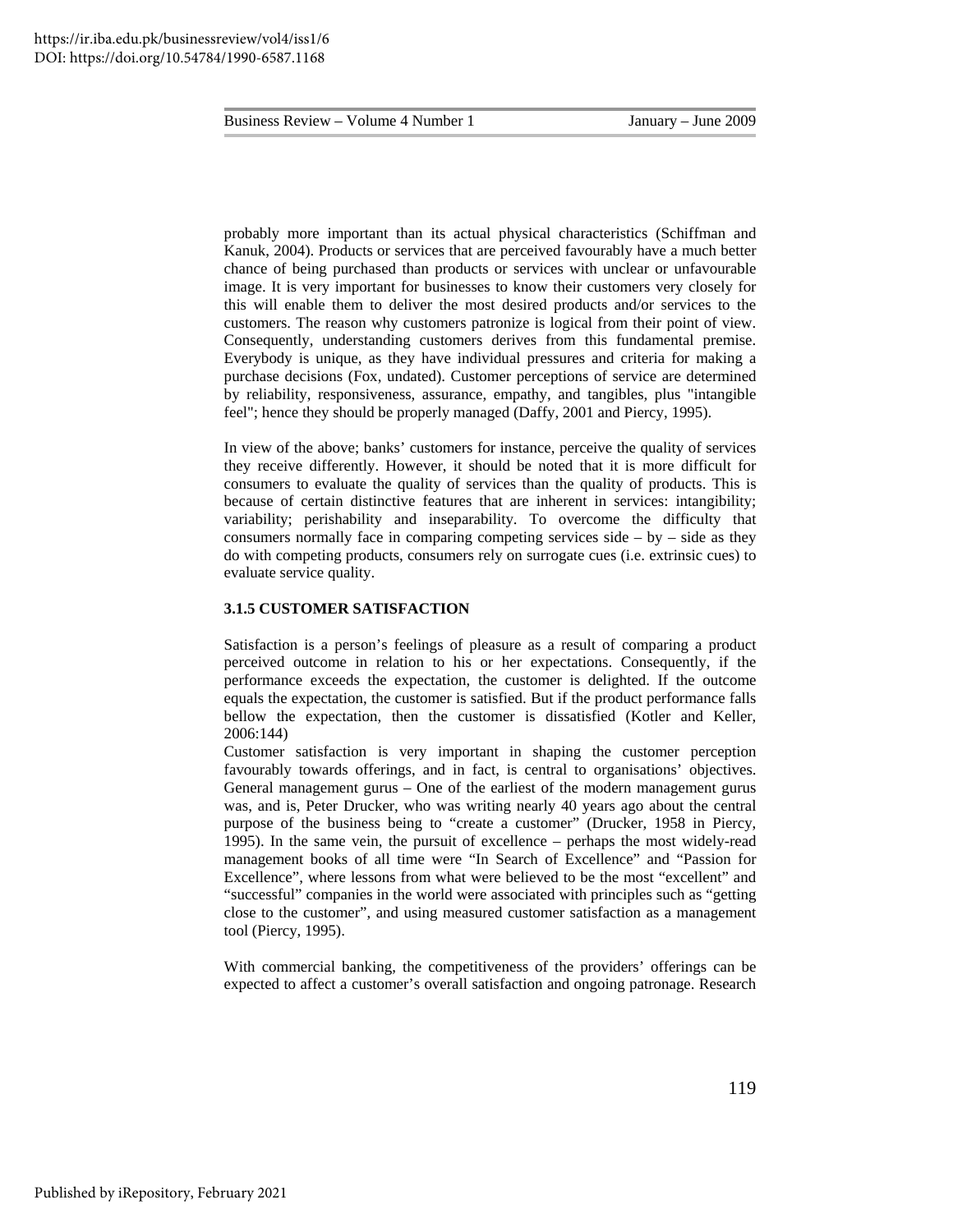has shown that location is a major determinant choice (Anderson et al, 1976 and Laroche & Taylor, 1988). Another determinant of bank choice is competitive interest rates (Laroche and Taylor, 1988). Customer satisfaction is likely to be influenced by the perceived competitiveness of interest rates.

Customer complaint handling is a major reason why customers often switch service providers when it is unsatisfactorily resolved (Hart et al, 1990). When customers face a problem, they may respond by exiting (switching to a new supplier), voicing (attempting to remedy the problem by complaining) or loyalty (staying with the supplier in anticipating that 'things will get better') (Hirschman, 1970).

To date, little empirical evidence exists as to how customer product usage patterns impact on customer satisfaction. Customers or segments with different needs or usage patterns may have different determinants of customer satisfaction. In the retail banking sector, customers who use particular products (e.g. loans or mortgages) may focus on service features, such as competitive interest rates, more than customers who do not hold these products. Thus, the determinants of customer satisfaction towards the service provider may vary depending on customer or segment characteristics.

#### **COMMERCIAL BANK SERVICES**

Significant portion of the services delivered by commercial banks in Kano is retail banking. The retail banking means banking services that are supplied by banks to individual customers (Bick, Brown and Abratt; 2004). It excluded all forms of business banking and related financial products, and private banking. Retail banking have been generally classified under the following categories: transaction and payment products, such as cheque accounts and debit cards; investment products, such as saving accounts, fixed deposits and unit trusts; credit and borrowing products, such as credit cards, home loans, overdrafts and car finance; and financial planning products such as retirement annuity plans and education policies. Based on observed practices, most of the commercial banks in Nigeria offer the aforementioned assorted services.

According to Bick, Brown and Abratt (2004), retail banking is a mature industry and banks offer similar services/products. Marketing strategies in the maturity stage include consideration of market modification, product modification or changing the marketing mix.

Some confusion surrounded the concept of a 'product' in financial services. Retail banks referred to a cheque account or a credit card as a product. Actually, it is service that facilitates the exchange of value between a seller and a buyer. Devlin and Ennew (1997) see Bick et al (2004) distinguished between services features, e.g. a cheque account, and service support such as a bank teller or an Automated Teller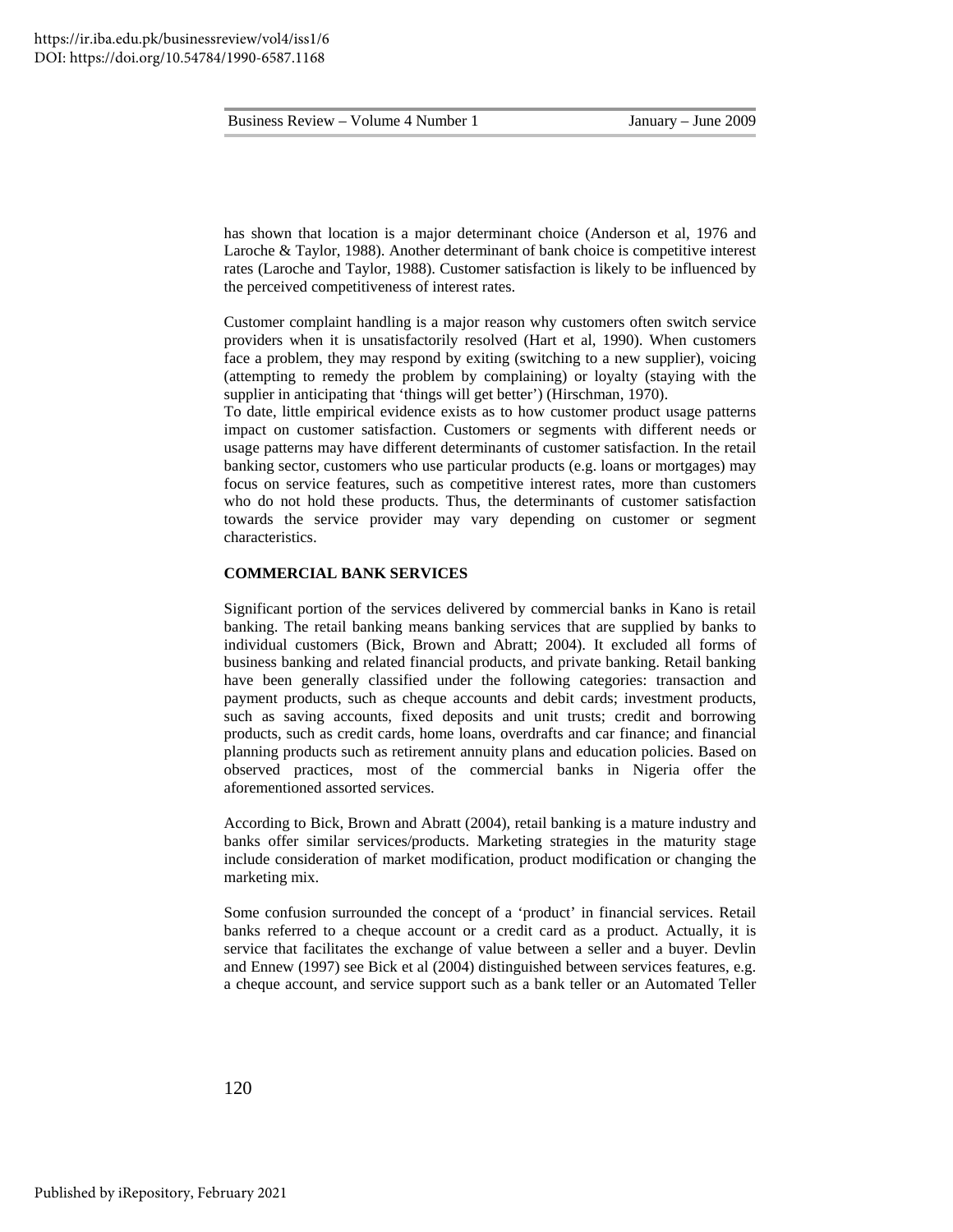Machine. Again, Devlin and Ennew (1997) see Bick et al (2004) noted that, the intangible nature of financial services makes it difficult to envisage the use of specific services features as the basis for establishing competitive advantage. Services cannot be patented, so service features generally can be easily copied.

Another confusion existed as to whether internet or telephone banking constitutes a product or part of the delivery mechanism of the bank. However, for the purpose of this paper, all forms of electronic banking are classified as part of the distribution channels and not products.

Obviously, service employees should not be left out in the discussion of service delivery. This is because of the inherent nature of service- inseparability; the simultaneous production and consumption nature of service. In high contact service industries, where the service is inseparable from the person providing it, the interaction between customers and service workers offers a potential means by which a firm can achieve true customer loyalty. Many researchers such as Barnes, (1995); Beatty, Mayer, Coleman, Reynolds, and Lee, (1996); Gremler and Gwinner, (1998); Gwinner, Gremler, and Bitner, (1998) (see Bove and Johnson, 2000) have maintained that customer relationships with service workers are influential in the development of true customer loyalty to a service organisation, particularly in situations of ongoing service where there is a high level of interaction required by the participants. However, there is a lack of empirical evidence to support this and little attention has been given to the mechanism by which this could be achieved (Gwinner, Gremler, and Bitner, (1998)).

Given that employees are necessary in the service delivery, by implication, they determine the perception- positive or negative- a customer will hold on the service of a company. Consequently, the person who delivers the service is of key importance to both the customer he serves and the employer he represents. To the customer, he is in fact part of the product. Thus, his ability and willingness to satisfy, his manner and appearance, all play a part in determining how satisfied the customer is with the service encounter. On the other hand, to the employer, those delivering the service can make or break the organization (Mudie and Cottam, 1993). Similarly, Hammond (2003) suggests that organizations should keep its people happy and they will make money for the firm. A happy team of motivated employees, pulling together and having fun with customers, brimming with ideas and enthusiasm, can build huge performance improvements.

Excellent service on the part of frontline employees is never a co-incidence, rather it is usually the result of a careful selection, plenty of customer service training, and a well-designed reward system. This suggests the need to properly screen and recruit the frontline staff.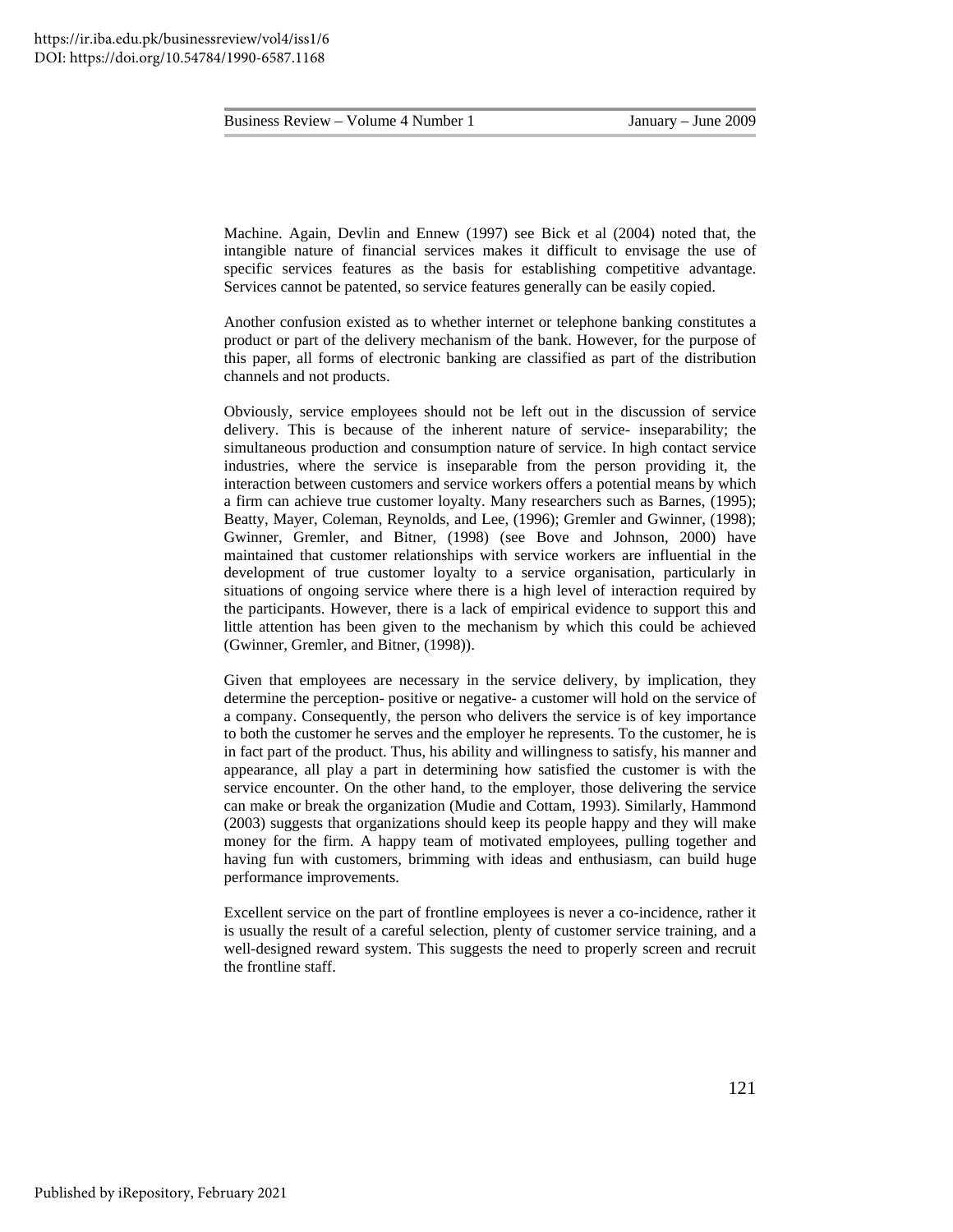#### **DATA PRESENTATION AND ANALYSIS**

The data collected were tabulated in tables, a simple percentage ratio calculated to show the degree of responses made by the selected respondents. The tables are followed by relevant interpretation.

| OT. Casionicis perceived that value of some kind is being defivered by banks |             |            |  |
|------------------------------------------------------------------------------|-------------|------------|--|
| Responses                                                                    | Respondents | Percentage |  |
| Strongly agreed                                                              | 95          | 83%        |  |
| Agreed                                                                       | 20          | 17%        |  |

Q1. Customers perceived that value of some kind is being delivered by banks

Source: field survey, March 2007

From the above table, customers certainly feel that some value of one kind or the other is being delivered by banks as 95 respondents strongly agreed to that. However, none of the respondent believes that banks do not deliver value of some sort.

Q2. The perceived value delivered differ between banks

Disagreed 0 0% Total 115 100%

| Responses       | Respondents | Percentage |
|-----------------|-------------|------------|
| Strongly agreed | 89          | 77%        |
| Agreed          |             | .5%        |
| Disagreed       | 09          | 8%         |
| Total           | 15          | 100%       |

Source: field survey, March 2007

It can be seen from the above table that most of the respondents strongly agreed that the value deliver by banks differ significantly. Only 9% disagreed with the statement.

Q3. Please indicate the level of your satisfaction with the value delivered by banks products and services.

| Responses        | Respondents | Percentage |
|------------------|-------------|------------|
| Highly satisfied | 74          | 65%        |
| Just satisfied   | 34          | 30%        |
| Not satisfied    | 06          | 5%         |
| Total            |             | 100%       |

Source: field survey, March 2007

While 5% of the respondents are not satisfied with the products and services rendered by banks, the majority of the respondents think otherwise. 65 percent and 30 percent of the respondents are highly satisfied and just satisfied respectively.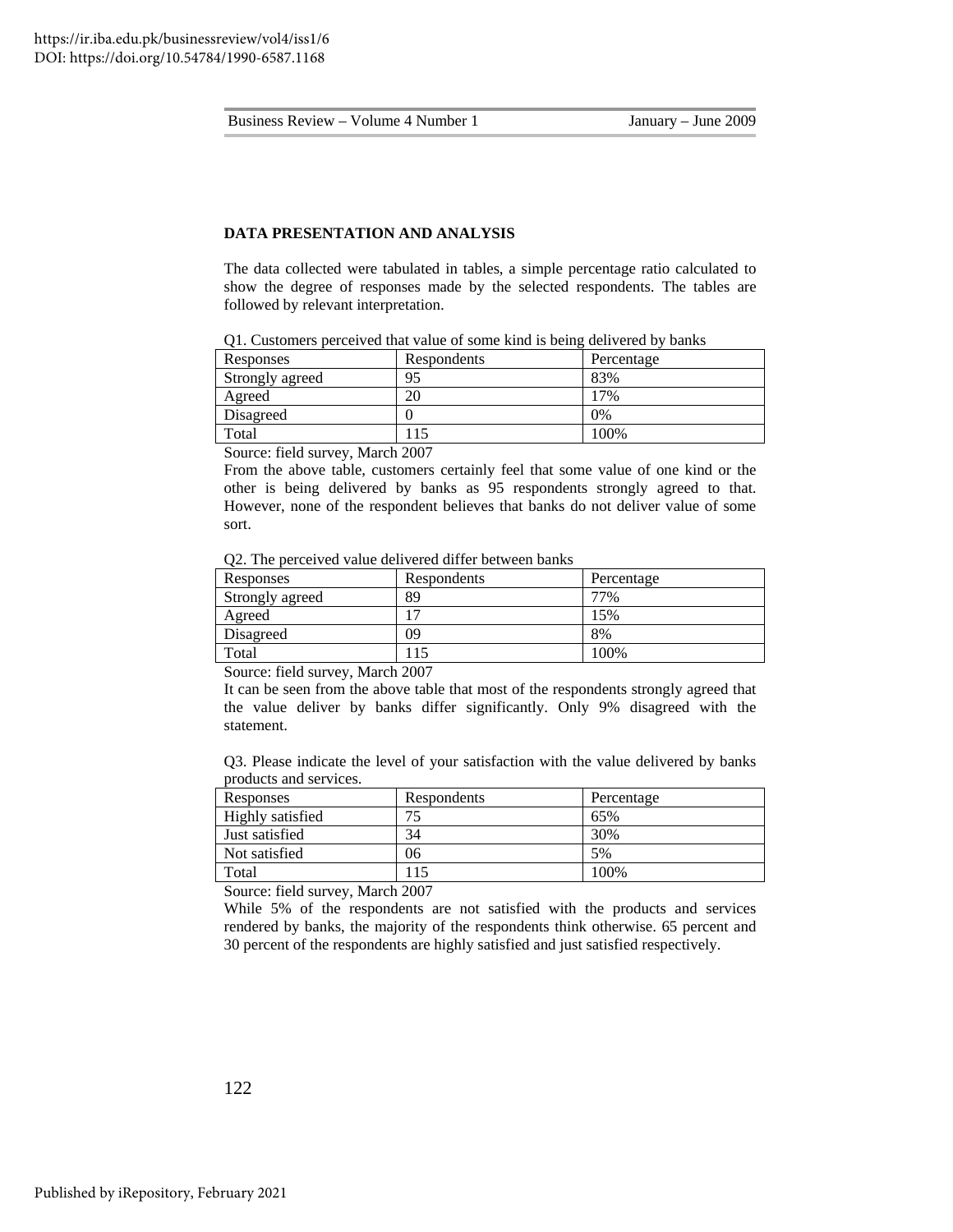Q4. What do you feel about the charges of your bank?

| Responses  | Respondents | Percentage |
|------------|-------------|------------|
| Outrageous |             | 11%        |
| High       | 20          | 28%        |
| Reasonable | 70          | 61%        |
| Total      | 15          | 100%       |

Source: field survey, March 2007

Majority of the bank customers, that participated in the research, were comfortable with their banks' charges; as 61% percent of the respondents felt that their various banks' charges are reasonable, and only 13 respondents (representing 11% )felt that their bank charges are outrageous.

Q4. You get fair value for the banks charges you pay?

| Responses | Respondents | Percentages |
|-----------|-------------|-------------|
| Agreed    | 45          | 39%         |
| Neutral   | 38          | 33%         |
| Disagreed | ີ<br>32     | 28%         |
| Total     |             | 100%        |

Source: field survey, March 2007

From the above figures, although 39% of the respondents believed that they derived fair value for the charges they pay, a fairly large number of them (28%) disagreed with the statement. Also relatively large number of the respondents felt indifferent about the statement.

Q5. Does your bank engage in electronic banking?

| - -<br>Responses | Respondents | Percentage |
|------------------|-------------|------------|
| Yes              | $9^{\circ}$ | 84%        |
| No               | 04          | 4%         |
| No idea          | ۱4          | 12%        |
| Total            |             | 100%       |

Source: field survey, March 2007

More than three-quarter of the respondents said that their respective banks engage in electronic banking. Only four respondents representing 4% said that their banks do not engage in the electronic banking.

Q6. If yes, to what extent does your bank use electronic banking in delivering services?

| Responses | Respondents | Percentage |
|-----------|-------------|------------|
| High      | 38          | 33%        |
| Moderate  | 43          | 37%        |
| Low       | 34          | 30%        |
| Total     |             | 100%       |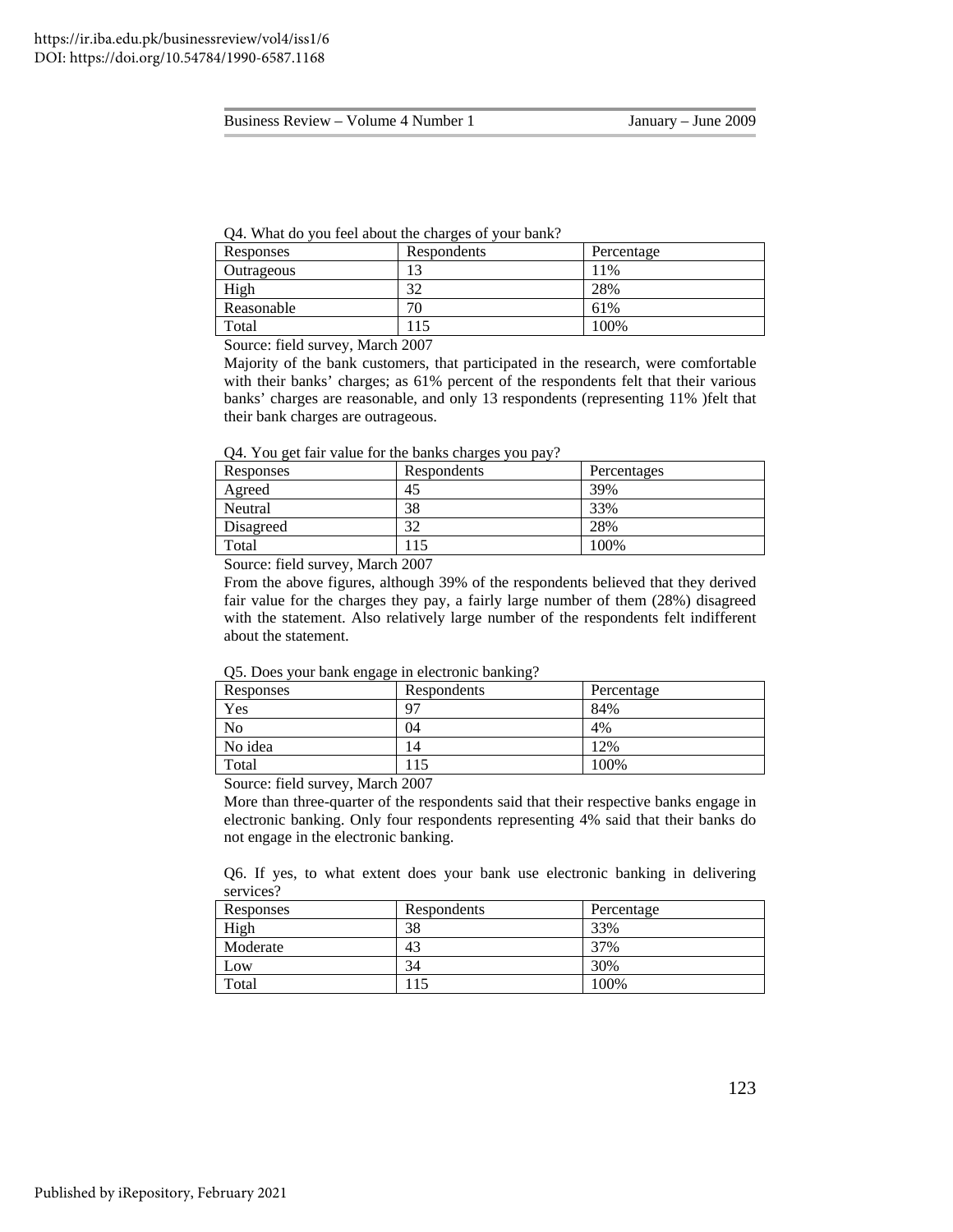#### Source: field survey, March 2007

While 33 percent of the respondents are of the view that their banks utilize electronic banking to a large extent, 43 respondents (representing 37%) felt that their banks moderately use electronic banking. On the other hand, 30% of the respondents said that the usage of electronic in their banks is low. This shows that till now there are substantial number of banks that are yet to start electronic bank operations.

Q7. You might decrease the level of direct contact as a trade-off for improved electronic banking

| Responses | Respondents | Percentage |
|-----------|-------------|------------|
| Agreed    | 74          | 64%        |
| Neutral   |             | 24%        |
| disagreed | 4           | 12%        |
| Total     |             | 100%       |

Source: field survey, March 2007

The above table indicates that quite a large number of customers prefer electronic banking than the usual conventional banking. 74 respondents (representing 64%) agreed that they are ready to reduce direct contact because of improved electronic banking. This means, both the banks and customer could benefit from the electronic banking. More often customers undergo inconveniences in direct checking transaction; and the banks, on the other hand, must have make arrangements of more cashiers/tellers at peak period.

Q8. Your bank's electronic banking facilities allow you to perform transaction easily

| Responses | Respondents | Percentage |
|-----------|-------------|------------|
| Agreed    | 65          | 57%        |
| Neutral   | 35          | 30%        |
| disagreed |             | 13%        |
| Total     |             | 100%       |

Source: field survey, March 2007

Only 13% of the respondents disagreed with the statement that electronic banking allows easy banking transaction and more than 50% of the respondents believed that electronic banking facilitates easy banking transaction. This corroborate the previous statement that electronic banking has simplified and made banking transaction more convenient than ever before.

| Responses           | Respondents | Percentage |
|---------------------|-------------|------------|
| Highly reliable     | 19          | 16%        |
| Just reliable       | 33          | 29%        |
| Moderately reliable | 48          | 42%        |
| Unreliable          |             | 13%        |
| Total               | 15          | 100%       |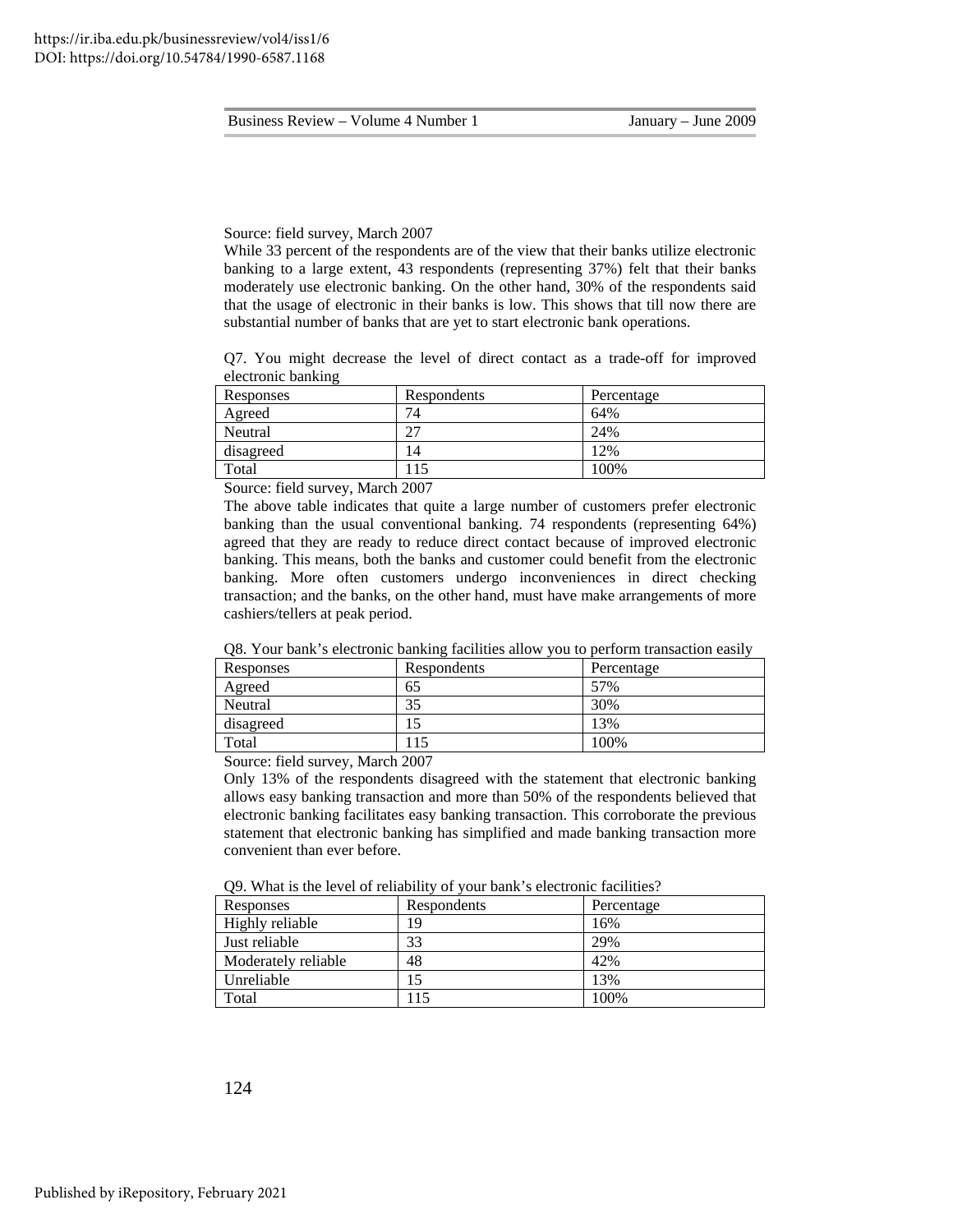#### Source: field survey, March 2007

While 16% and 13% of the respondents felt that the bank electronic facilities are highly reliable and unreliable respectively; a relatively large number of the respondents (42%) believed that the banks electronic facilities are moderately reliable. This presumably is because of the fact that Nigerian banks are just adopting electronic banking and they do not possess much experience and therefore, some failures are bound to occur.

Q11. Indicate the level of your satisfaction with electronic banking system

| Responses                                | Respondents | Percentage |
|------------------------------------------|-------------|------------|
| Highly satisfied                         | −           | 67%        |
| Just satisfied                           | 38          | 33%        |
| Not satisfied                            |             | 0%         |
| Total                                    |             | 100%       |
| the contract of the contract of the con- |             |            |

Source: field survey, March 2007

Although Nigerian banks face some difficulties in operating electronically, majority of the people participating in the research (67%) were highly satisfied with the banks electronic banking and none was dissatisfied with it.

|  |  |  |  |  |  |  | Q13. Competition affects service delivery among banks |
|--|--|--|--|--|--|--|-------------------------------------------------------|
|--|--|--|--|--|--|--|-------------------------------------------------------|

| Responses             | Respondents | Percentage |
|-----------------------|-------------|------------|
| Agreed                | 105         | 91%        |
| Neutral               |             | 9%         |
| disagreed             |             | 0%         |
| ---<br>$\sim$<br>$ -$ | - - - - -   |            |

Source: field survey, March 2007

Over 90% of the respondents agreed that competition in the banking industry influence service delivery, while 9% felt indifferent and none disagreed with the statement. This means that level of competition affects the nature of service delivery to a large extent.

Q14. Your bank offer better online product/services than other banks

| Responses | Respondents | Percentage |
|-----------|-------------|------------|
| Very sure | 14          | 12%        |
| Sure      | 38          | 33%        |
| Not sure  | 63          | 55%        |
| Total     |             | 100%       |

Source: field survey, March 2007

The above figures show that there is variation in terms of online services/products offered by various banks. To this effect, 12% of the respondents were very sure that their online products/services surpass that of other banks, while 33% were just sure. On the other extreme, 55% were not sure about the statement.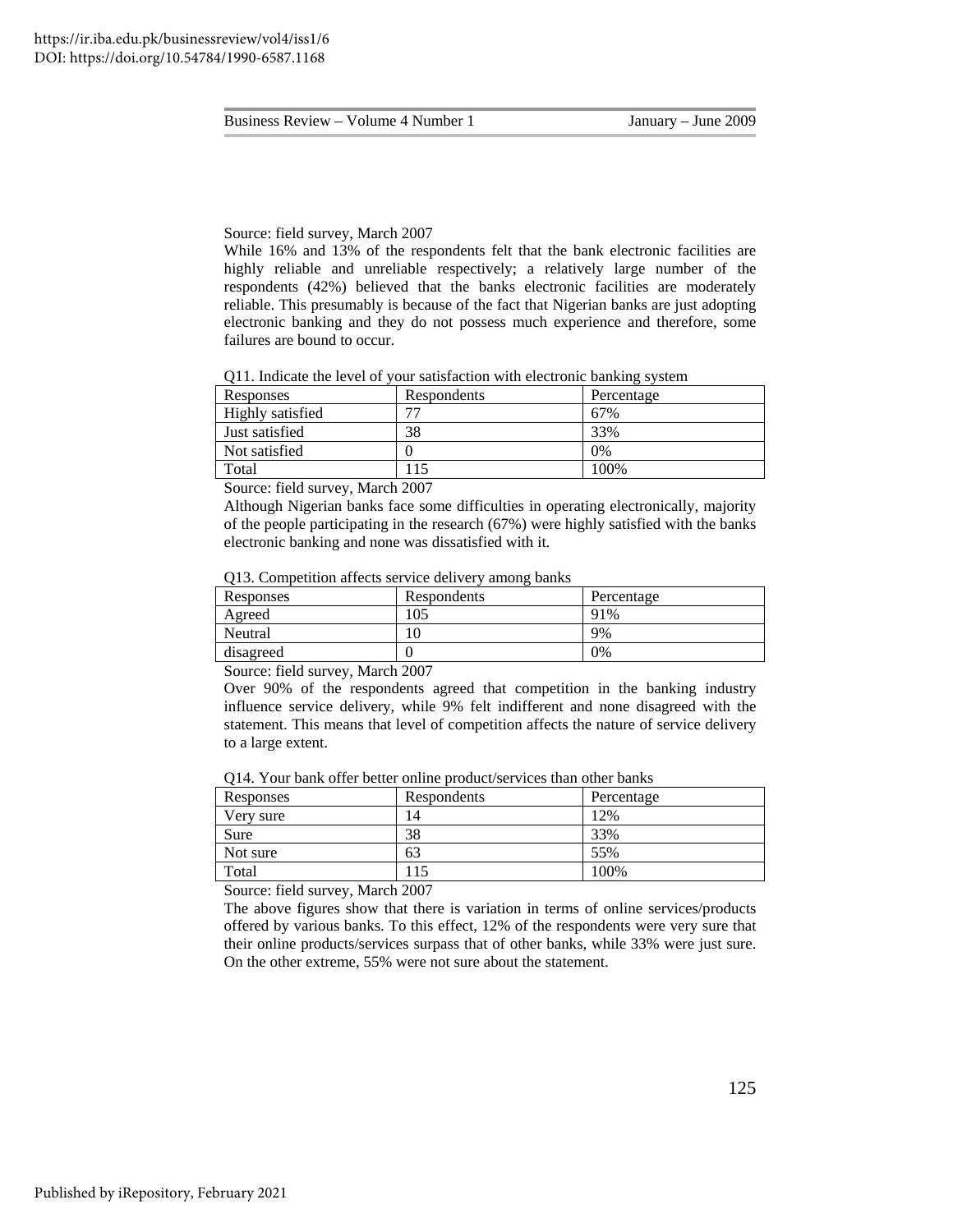| Business Review – Volume 4 Number 1 |  |
|-------------------------------------|--|
|-------------------------------------|--|

| Responses      | Respondents | Percentage |
|----------------|-------------|------------|
| Very important | 88          | 77%        |
| important      | n c         | 19%        |
| Not important  |             | 4%         |
| Total          |             | 100%       |

Source: field survey, March 2007

The above table shows that a convenient location of bank is a major determinant of bank choice and consequently bank patronage. While 88 respondents (representing 77%) considered location to be a very important determinant of bank choice, only 4% of the respondents felt otherwise.

#### **CONCLUSION**

The purpose of the research was to provide satisfactory answers to the research question raised earlier on, as well as to meet the objectives of the research. In this section, the major findings with respect to the research questions and the key research objectives are summarized:

RQ1: How is the value delivered by commercial banks in Kano metropolis perceived by their customers and does it meet the expectation of the customers?

This question was answered in two parts. The first part concerns customer perceptions of the value delivered to them by commercial banks. The results were overwhelmingly positive, indicating that customer were satisfied with the services, products and level of customer service delivered by their banks.

The second aspect of the question involved customer's expectations of value. A significant leaning towards the operational excellence value resulted. This indicated that customers rated problem-free, convenient and efficient banking as the most important aspect of value. And majority of the respondents appeared to be enjoying these expectations from their various bankers.

RQ2: Is there any relationship between customer's need for direct customer contact and improved electronic banking?

The results showed that, most of the commercial banks engage in electronic banking. Although, in most of the banks, the electronic banking is just moderately reliable; still the customers preferred it against the conventional banking in the branch. They were very happy to trade off direct customer contact for the convenience of electronic banking.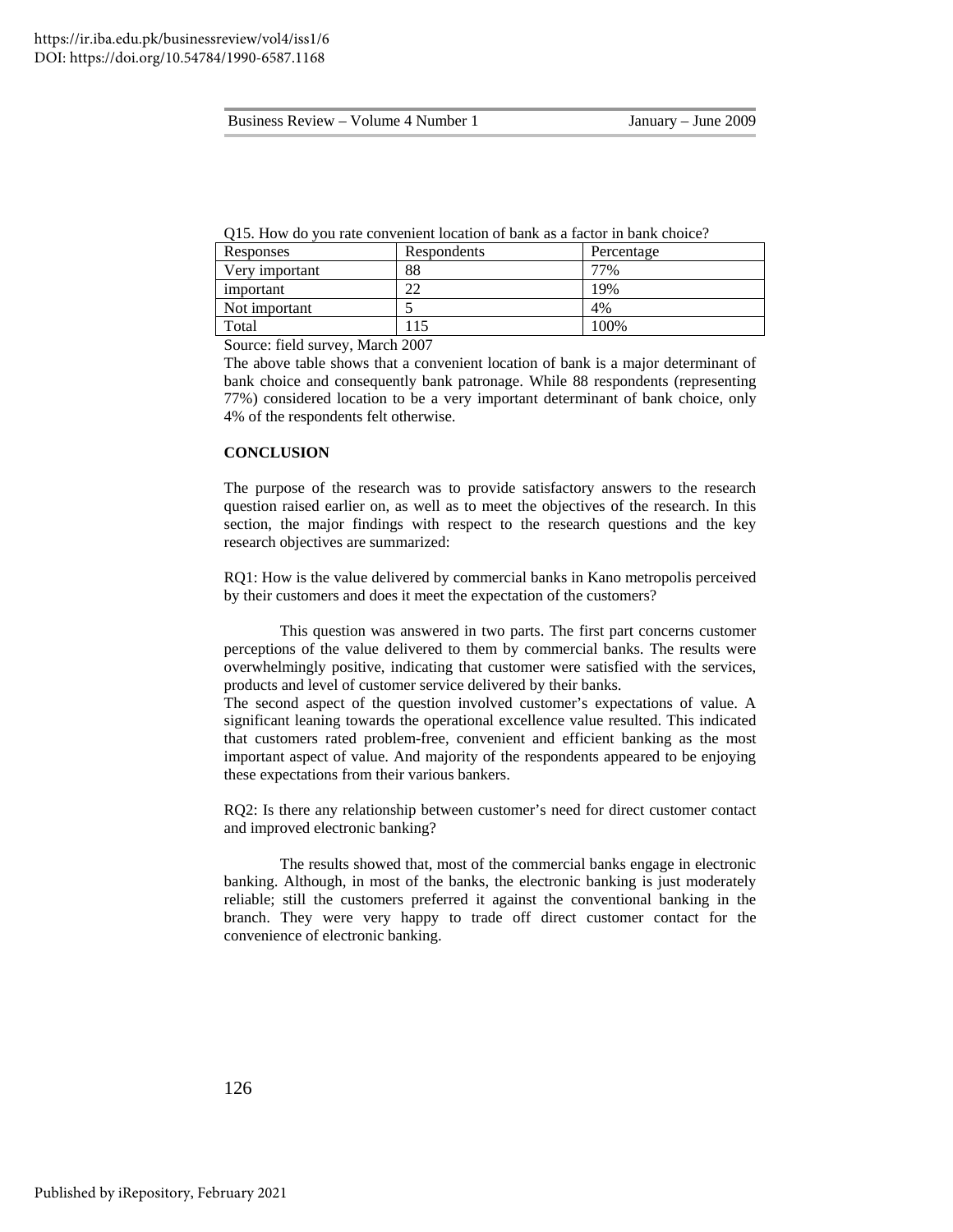RQ3: Is there a perception that a particular commercial bank is delivering more value than the other banks?

This research revealed that customers did perceived significant difference between the values offered by various commercial banks. This is presumably because of the fact that the banks possess different experiences in the adoption of electronic banking. And, in some cases, they have different electronic banking facilities of different quality.

#### **REFERENCES**

Bick, G.; Brown, A.B. and Abratt, R. (2004), 'Customer Perceptions of the value delivered by retail banks in South Africa', *International Journal of Bank Marketing*, Vol. 22 No. 5, 2004

Barnes, J.G. (1997), "Closeness, strength, and satisfaction: examining the nature of relationships between providers of financial services and their retail customers'', *Psychology and Marketing*, Vol. 14 No. 8, pp.765-90.

Bove, L.L. and Jonhnson, L.W. (2000), 'A Customer-service Worker Relationship Model' *International Journal of Service Industry Management*, Vol. 11 No. 5, 2000, pp. 491-511

Christopher, M. (1996), 'From brand value to customer value' Journal of Marketing Practices, vol. 2 No. 1, pp 55-66

Daffy, C. (2001), *Once a Customer, Always a customer: How to Deliver Customer Service that Creates Customers for life*, Oak Tree Press.

Ellram, L. (1993), 'Total cost of ownership: Elements and Implications', International Journal of Purchasing and Materials Management, vol. 29 No.4

Fox, H.W. (undated), *Understanding Your Customers*, hppt: //www.i2m.org/ftp/freepubs/6005.pdf

 Godin, S. (2005), *All Marketers Are Liars: The Power of Telling Authentic Stories in a Low-Trust World*, Portfolio

Hart, C.W.L., Heskett, J.L. and Sasser, E.W. Jr (1990), 'The profitable art of service recovery', Harvard Business Review, Vol. 68 No. 4, pp 148- 156

Hammond, R. (2003), *Smart Retail: How to Turn Your Store into a Sales Phenomenon,* Richard Pearson Prentice Hall Business,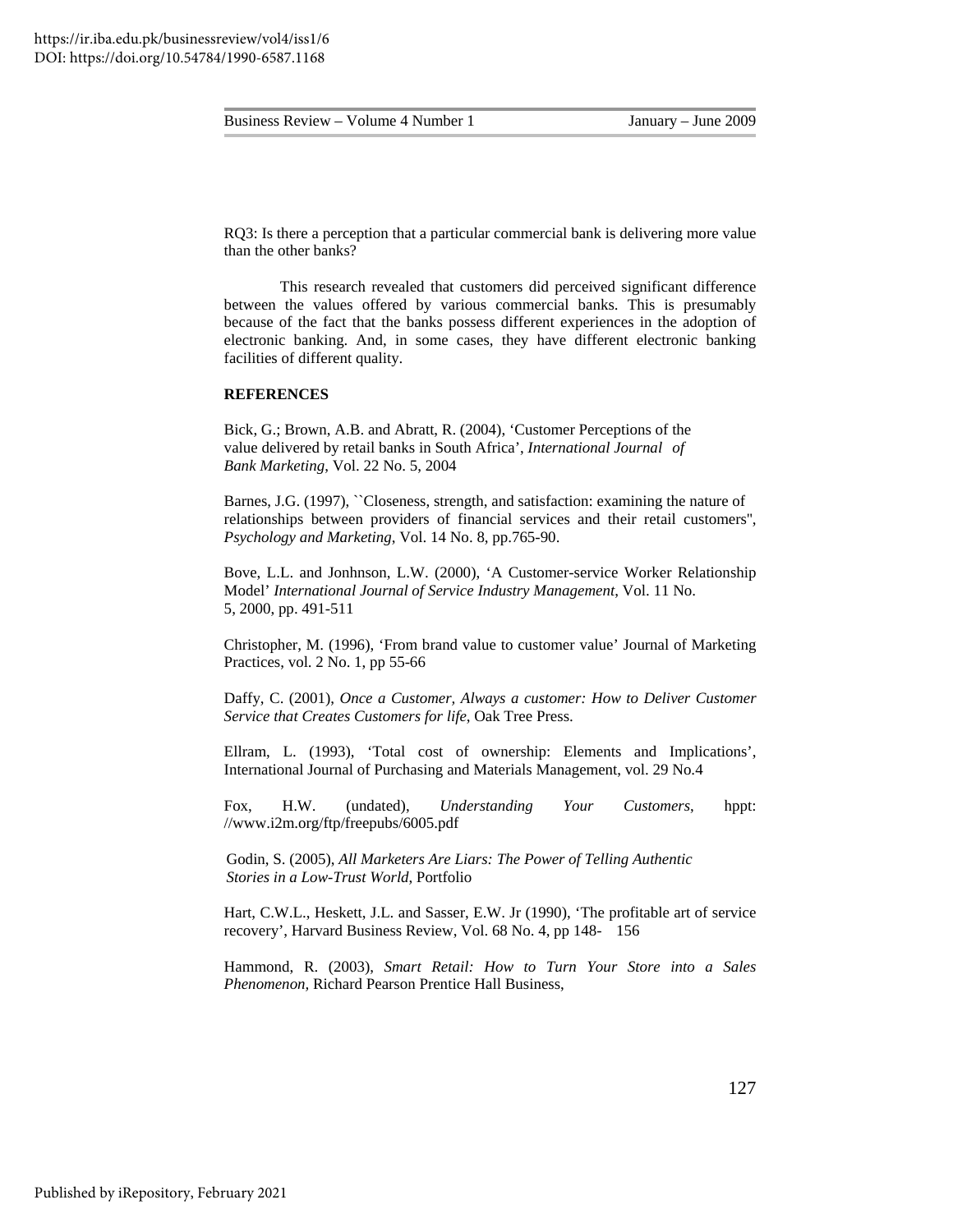Website: http://tools.ashridge.org.uk/ashridge/vlrc.nsf/site/BRSmart.htm

Idowu, P.A., Alu, A.O. and Adagunodo, E.R. (2002), 'The Effect of Information Technology on the Growth of the Banking Industry in Nigeria', *The Electronic Journal on Information Systems in Developing Countries*, EJISDC, 10, 2, 1-8, http://www.ejisdc.org

Kotler, P. and Keller K.L. (2006), Marketing management  $12<sup>th</sup>$  ed, Prentice-Hall, Inc, Upper Saddle River, New Jersey USA.

Laroche, M. and Taylor, T. (1988), 'An empirical study of major major segmentation issues in retail banking', nternational Journal of Bank Marketing, Vol. 6 No.1, pp 31- 48

LeBoeuf, M. (1987), *How to Win Customers & Keep them for them for Life*, Berkley Publishing Group, New York USA

Levesque, T. and McDougall, G.H.G. (1996), Determinants of customer satisfaction in retail banking', International Journal of Bank Marketing,14/7, pp 12-20

Mudie, P. and Cottam A. (1993), *the Management and Marketing of Services*, Butterworth- Heinemann Ltd, Oxford

Piercy, N.F. (1995), *Customer Satisfaction and the Internal Market: Marketing our customers to our employees*, Journal of Marketing Practice:Applied Marketing Science, Vol. 1 No. 1, 1995, pp. 22-44. © MCB

Schiffman L.G. & Kanuk L.L. (2004), *Consumer Behaviour* 8TH ed., Peason Education Ltd, India

#### **APPENDIX**

Q1. Customers perceived that value of some kind is being delivered by banks

| Responses       | Respondents | Percentage |
|-----------------|-------------|------------|
| Strongly agreed |             |            |
| Agreed          |             |            |
| Disagreed       |             |            |
| Total           |             |            |

Q2. The perceived value delivered differ between banks

| Responses       | Respondents | Percentage |
|-----------------|-------------|------------|
| Strongly agreed |             |            |
| Agreed          |             |            |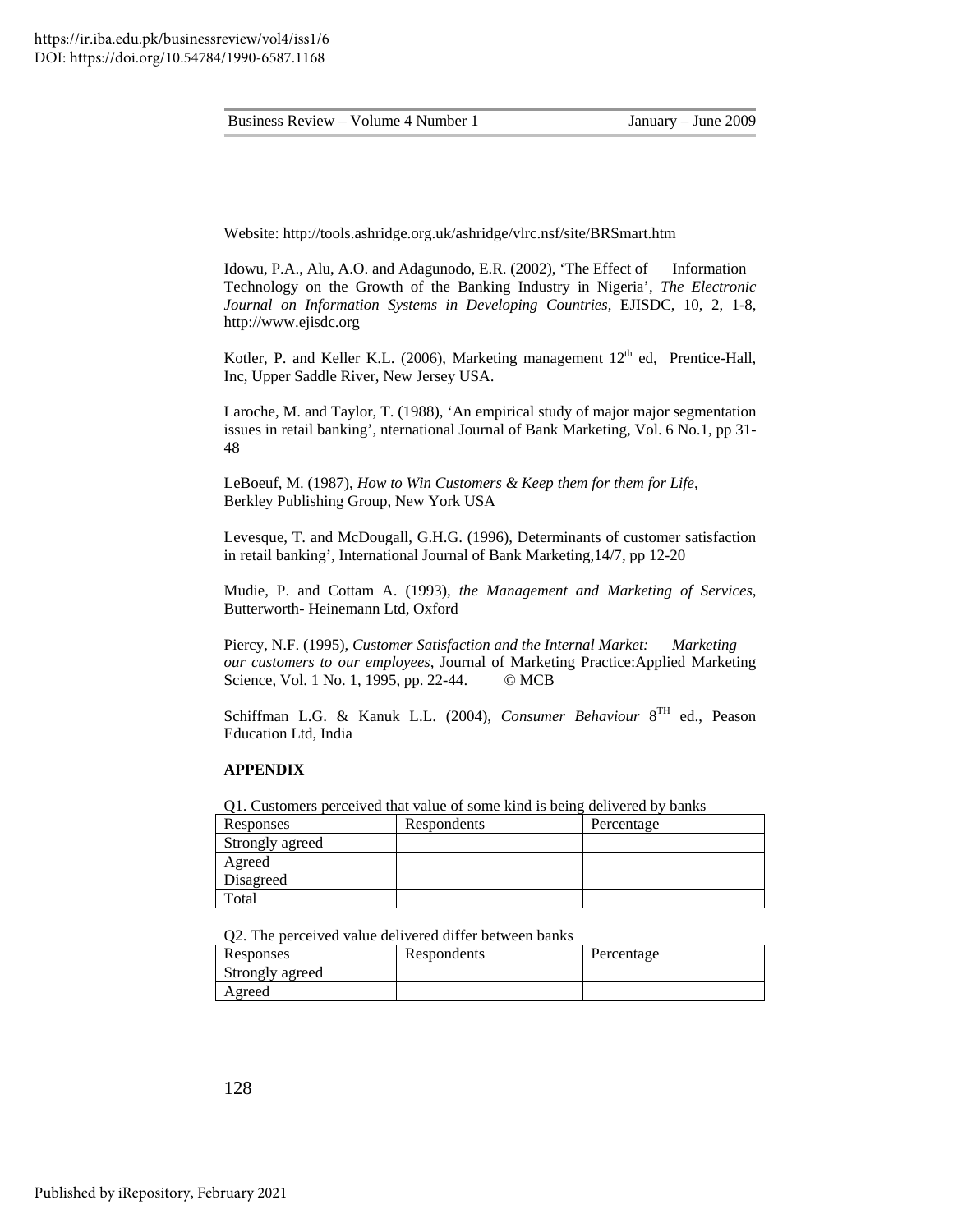| D<br>Disagreed |  |
|----------------|--|
| —<br>∡otai     |  |

Q3. Please indicate the level of your satisfaction with the value delivered by banks products and services.

| Responses        | Respondents | Percentage |
|------------------|-------------|------------|
| Highly satisfied |             |            |
| Just satisfied   |             |            |
| Not satisfied    |             |            |
| Total            |             |            |

#### Q4. What do you feel about the charges of your bank?

| Responses  | Respondents | Percentage |
|------------|-------------|------------|
| Outrageous |             |            |
| High       |             |            |
| Reasonable |             |            |
| Total      |             |            |

Q4. You get fair value for the banks charges you pay?

| Responses | Respondents | Percentages |
|-----------|-------------|-------------|
| Agreed    |             |             |
| Neutral   |             |             |
| Disagreed |             |             |
| Total     |             |             |

Source: field survey, March 2007

Q5. Does your bank engage in electronic banking?

| Responses | Respondents | Percentage |
|-----------|-------------|------------|
| Yes       |             |            |
|           |             |            |
| No idea   |             |            |
| Total     |             |            |

Q6. If yes, to what extent does your bank use electronic banking in delivering services?

| Responses | Respondents | Percentage |
|-----------|-------------|------------|
| High      |             |            |
| Moderate  |             |            |
| Low       |             |            |
| Total     |             |            |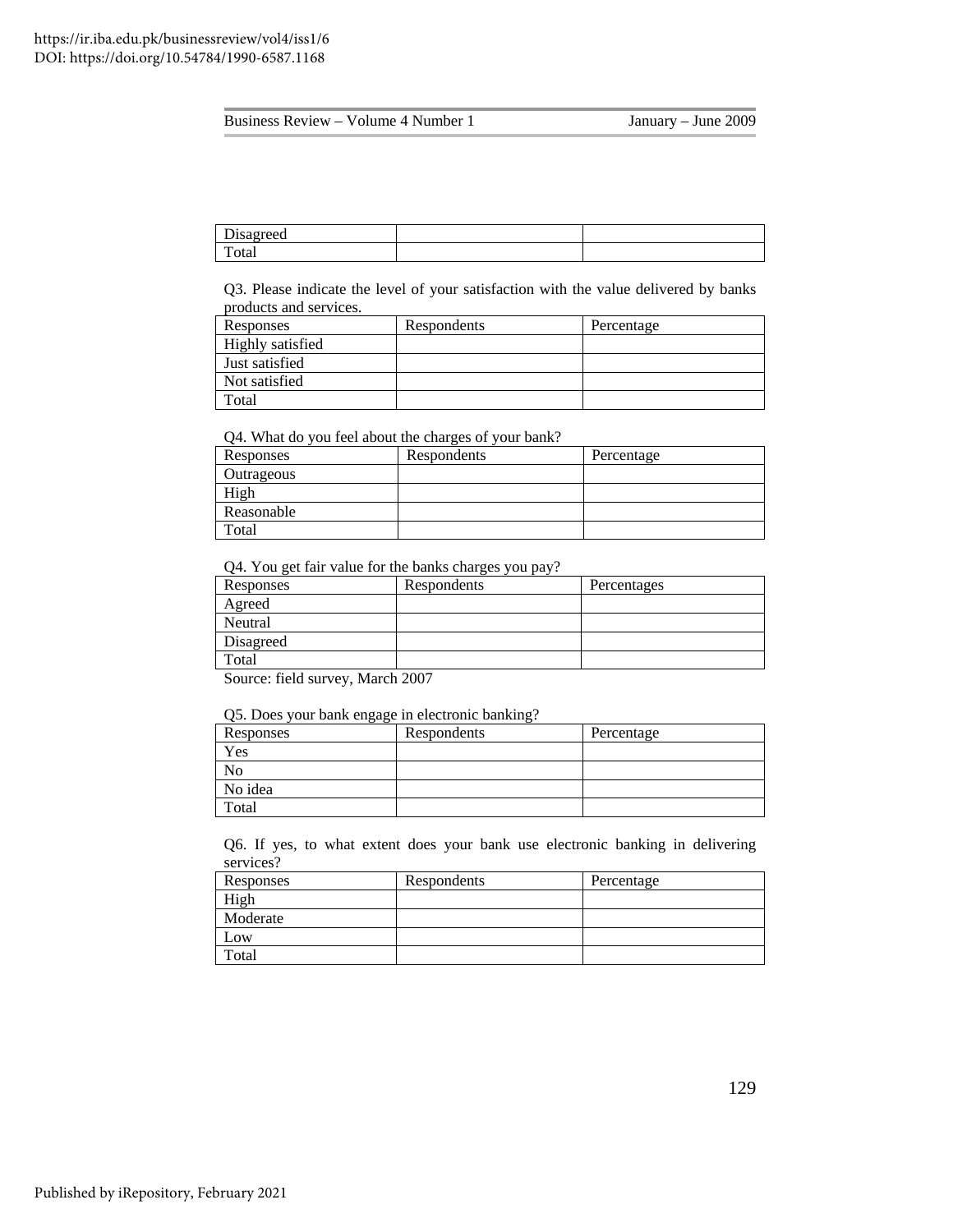Q7. You might decrease the level of direct contact as a trade-off for improved electronic banking

| Responses | Respondents | Percentage |
|-----------|-------------|------------|
| Agreed    |             |            |
| Neutral   |             |            |
| disagreed |             |            |
| Total     |             |            |

Q8. Your bank's electronic banking facilities allow you to perform transaction easily

| Responses | Respondents | Percentage |
|-----------|-------------|------------|
| Agreed    |             |            |
| Neutral   |             |            |
| disagreed |             |            |
| Total     |             |            |

Q9. What is the level of reliability of your bank's electronic facilities?

| Responses           | Respondents | Percentage |
|---------------------|-------------|------------|
| Highly reliable     |             |            |
| Just reliable       |             |            |
| Moderately reliable |             |            |
| Unreliable          |             |            |
| Total               |             |            |

Q10. You benefit more from electronic banking than conventional banking

| Responses | Respondents | Percentage |
|-----------|-------------|------------|
| Agreed    | 83          | 72%        |
| Neutral   |             | 19%        |
| Disagreed |             | 9%         |
| Total     | 15          | 100%       |

Your bank's electronic banking transactions are secured

| Responses | Respondents | Percentage |
|-----------|-------------|------------|
| Agreed    |             |            |
| Neutral   |             |            |
| disagreed |             |            |
| Total     |             |            |

Q11. Indicate the level of your satisfaction with electronic banking system

| Responses               | Respondents | Percentage |
|-------------------------|-------------|------------|
| <b>Highly satisfied</b> |             |            |
| Just satisfied          |             |            |
| Not satisfied           |             |            |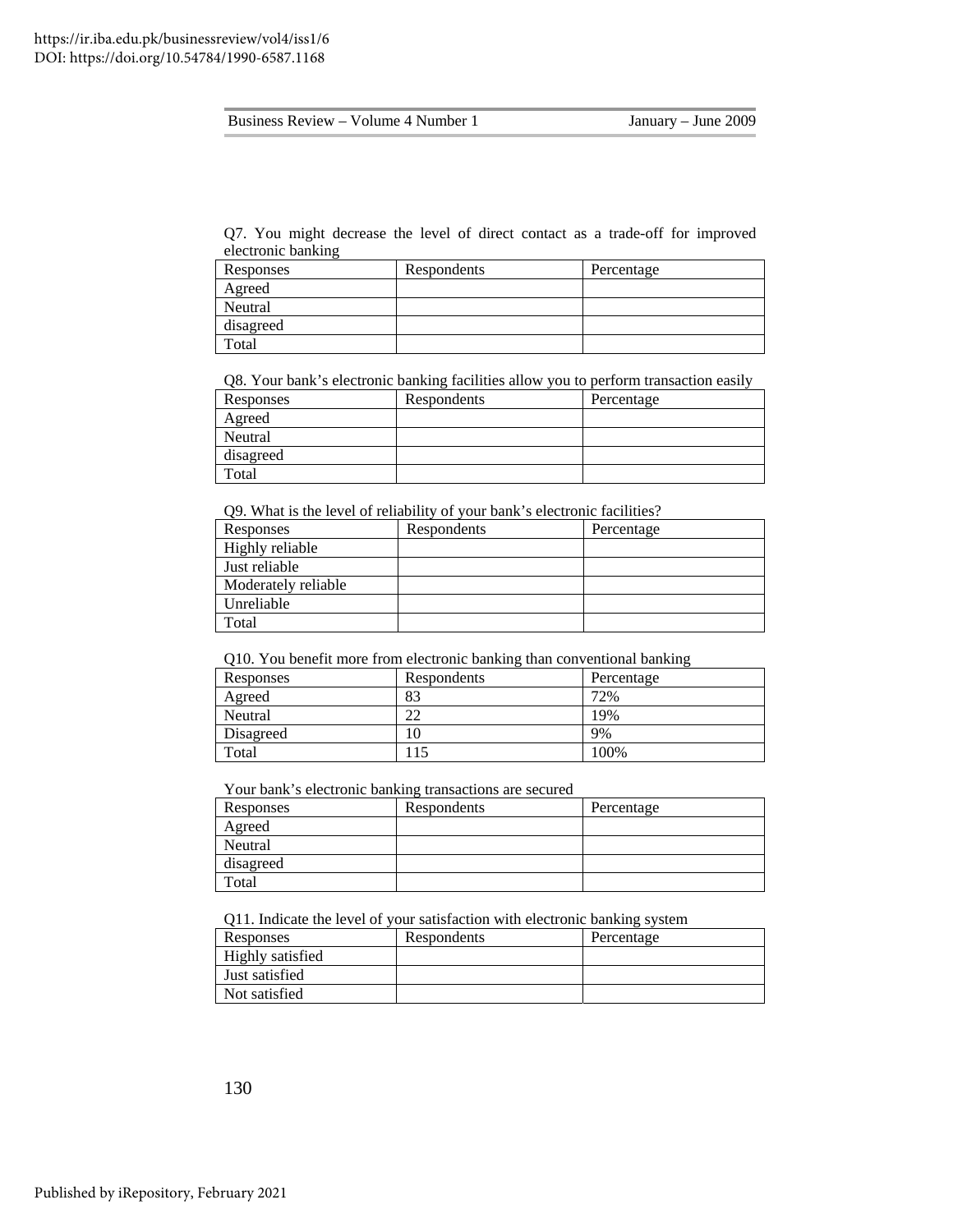Total

Q12. Your bank delivers its promise on the appointed time

| Responses | Respondents | Percentage |
|-----------|-------------|------------|
| Agreed    |             |            |
| Neutral   |             |            |
| disagreed |             |            |
| Total     |             |            |

Q13. Competition affects service delivery among banks

| Responses | Respondents | Percentage |
|-----------|-------------|------------|
| Agreed    |             |            |
| Neutral   |             |            |
| disagreed |             |            |

Q14. Your bank offer better online product/services than other banks

| Responses | Respondents | Percentage |
|-----------|-------------|------------|
| Very sure |             |            |
| Sure      |             |            |
| Not sure  |             |            |
| Total     |             |            |
|           |             |            |

Q15. How do you rate convenient location of bank as a factor in bank choice

| Responses      | Respondents | Percentage |
|----------------|-------------|------------|
| Very important |             |            |
| important      |             |            |
| Not important  |             |            |
| Total          |             |            |

Q16. Indicate the level of your satisfaction with account operations in your bank

| Responses      | Respondents | Percentage |
|----------------|-------------|------------|
| Very satisfied |             |            |
| Just satisfied |             |            |
| Not satisfied  |             |            |